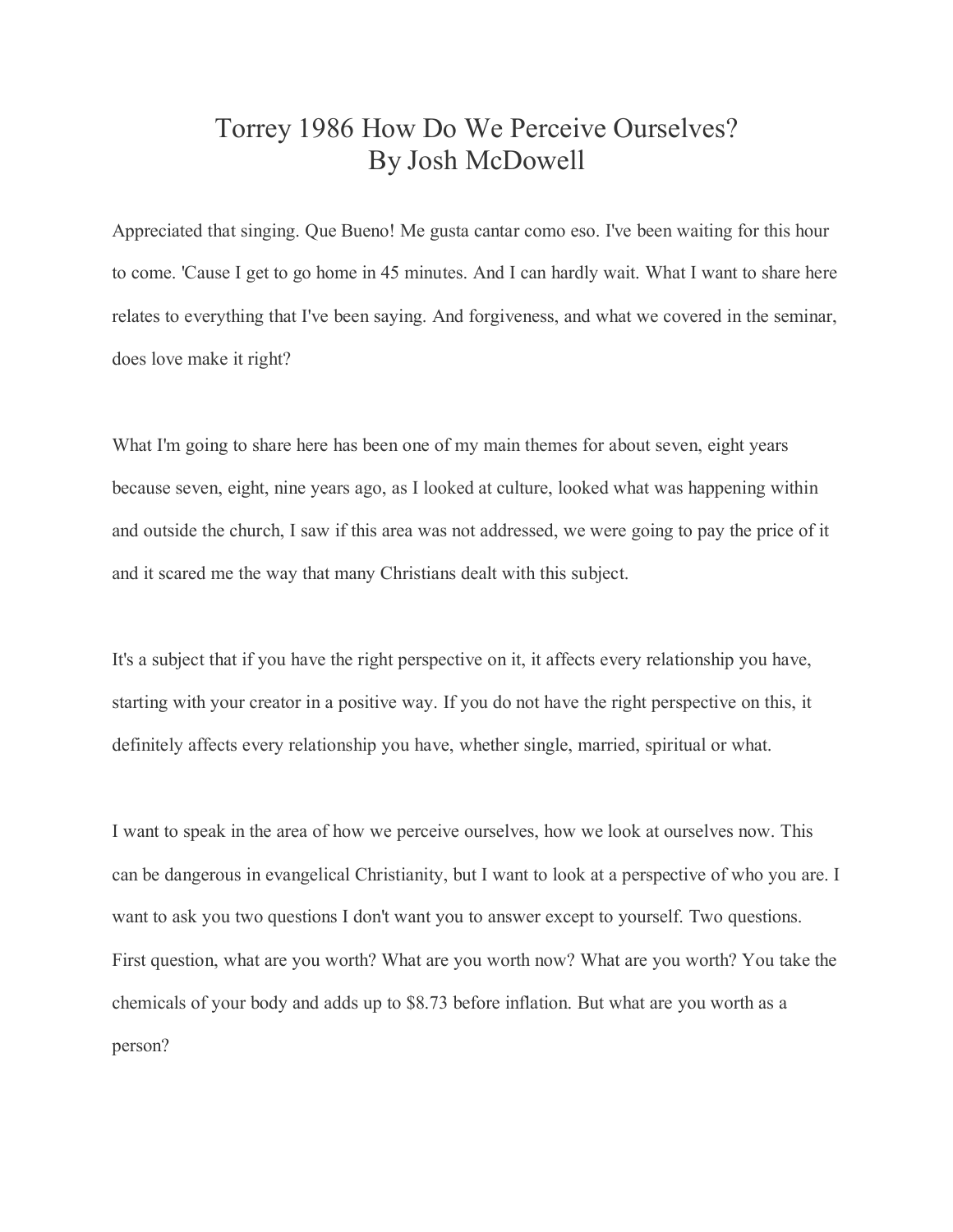Second question, are you glad about who you are? Are you? Are you really excited about the person that you are? The way you answer those two questions will pretty well determine how you respond to God. They determine how you respond to your maintenance, marriage, your parents, your children. How you answer those two questions are pretty well determined how you relate to people right here at Biola, whether you have to put up a facade or not, if you can be the real you or not, the way you answer those two questions.

If you see yourself as being cheap, you will perceive others as seeing you as being cheap and live it out in your life. If you cannot accept yourself the way you are, it doesn't mean there doesn't need to be changes. But in the stage where you are, if you cannot accept yourself the way you are, then look at the problems you're going to face in marriage. How could you ever trust your mate to accept you the way you are? You can't see most people today. Even believers don't like themselves.

As a result of that, we build a facade around us and then you get married. And most people don't get married to a person anymore. They get married to a facade. And you'd think once the commitment of marriage was made, that facade would go away. It doesn't. It becomes more encompassing until intimacy has totally gone out of the relationship. Because if we cannot accept ourselves in a healthy way, it's very difficult to believe somebody else can. And we build barriers around us.

There's an epidemic sweeping the country. This epidemic is sweeping the country so fast that even the Disease Center for Disease Control in Atlanta, Georgia, is concerned about it. This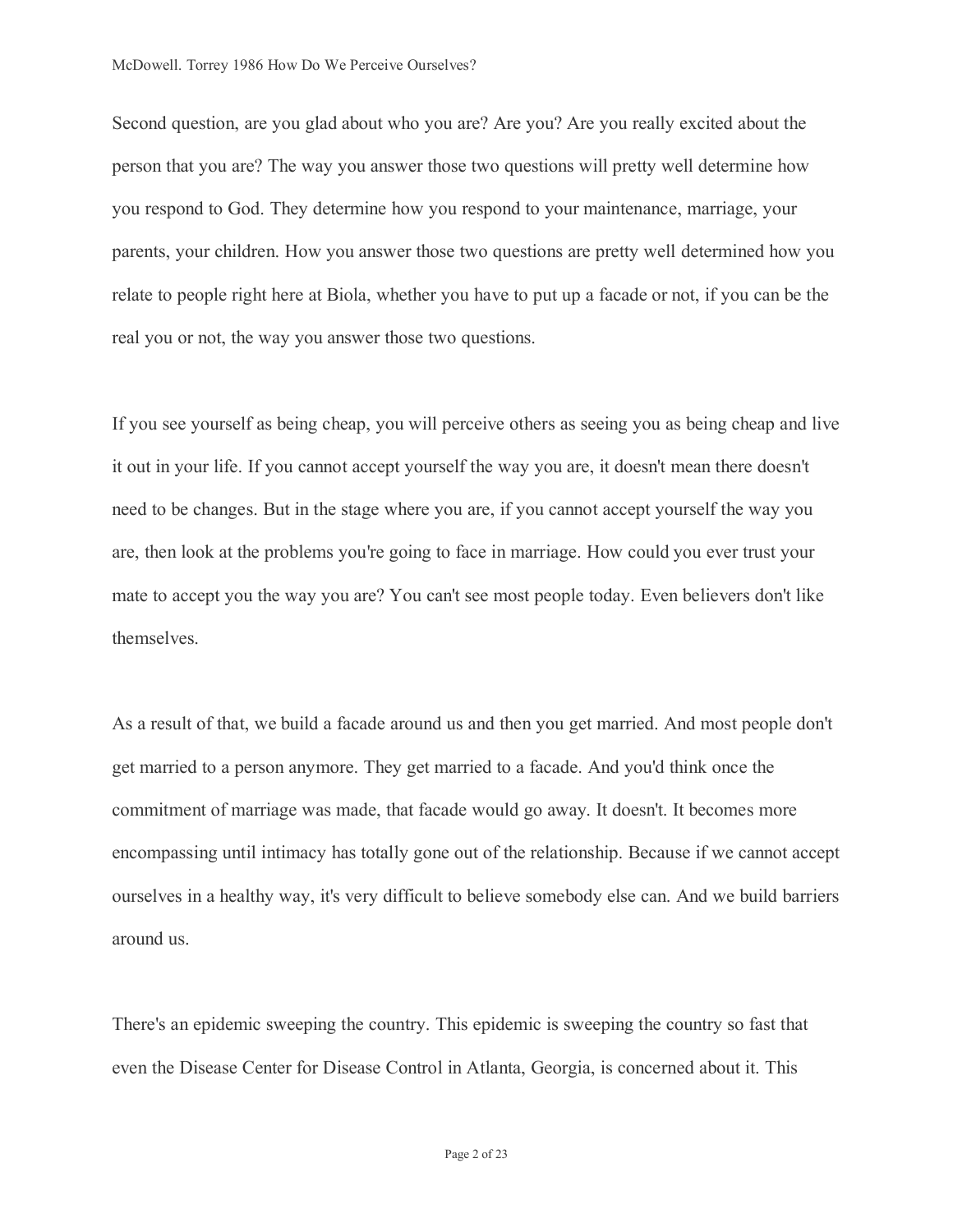epidemic is called the Ugliness epidemic. It's estimated that one out of every three people think they're ugly. One out of every three people. You don't believe me? Look, it's even gotten to California.

It's gotten to Biola. Let me illustrate it. I want all of you to participate with me, even you macho men, show you that one out of every three people think they're ugly. Okay, all of you, look to the person on your left. Go ahead. Is that person ugly? No. Look to the person on your right. Is that person ugly? No? One out of three.

If you could take a sheet of paper and on that sheet of paper, write down someone you would rather be than yourself. You probably have a distorted self-image. I could not take a sheet of paper and write down anyone I would rather be than myself. With my strengths and my weaknesses, with my abilities and my limitations.

With my shortcomings, there's no one on the face of the earth I'd rather be than myself. You talk about freedom. Jodie Foster, the actress who wasn't really made famous by her acting ability, but more by the distorted love view of John Hinckley, his excuse for attempting to assassinate President Reagan to demonstrate his love for Jodie.

After Jodie's last film called Hotel New Hampshire. In an interview, she said her only and closest friend in the movie industry was her co-star in the movie Nastassja Kinski, the beautiful German actress. But Jodie said of Nastassja, quote, "Nastassja is one of the most beautiful women in the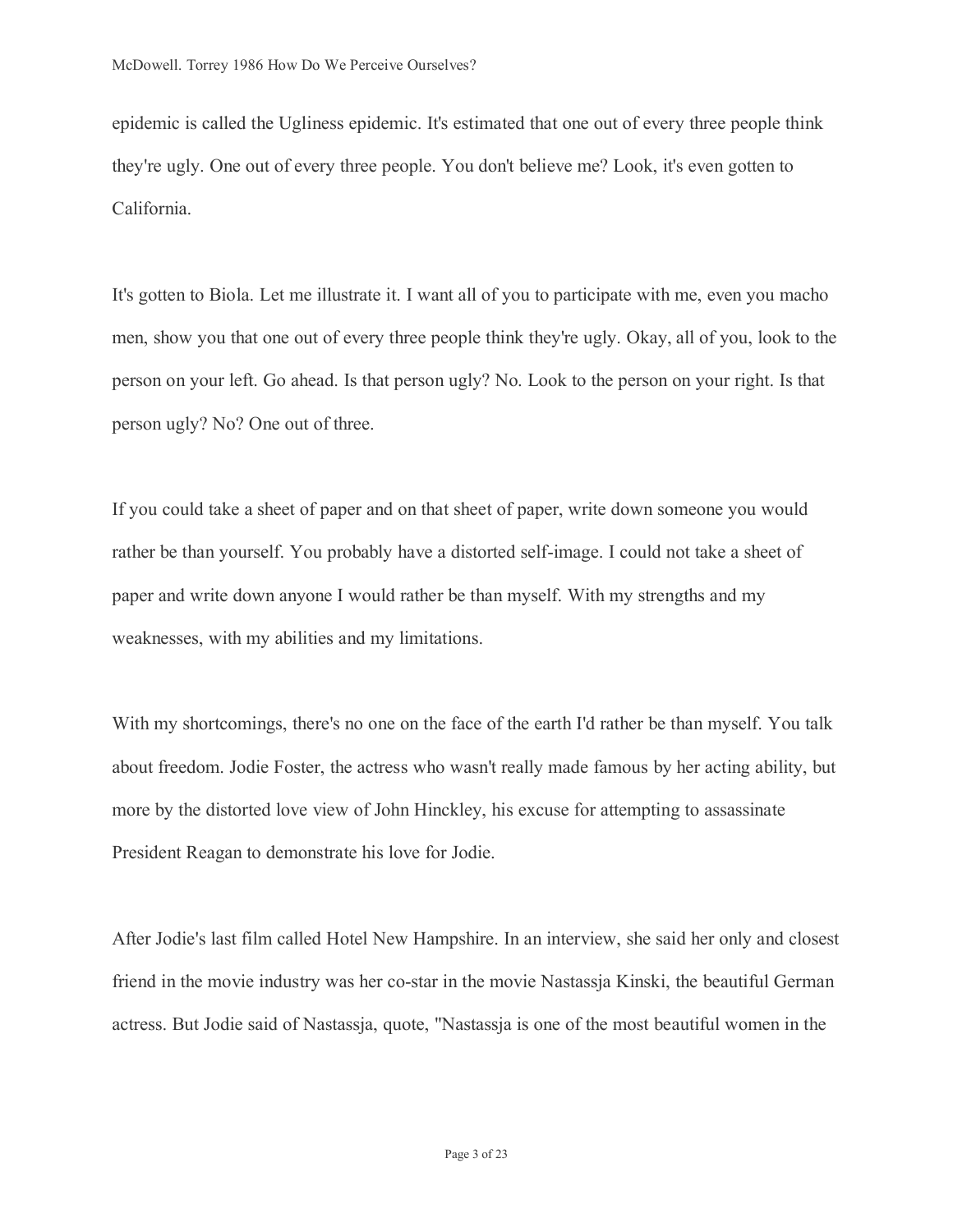world, but she thinks she's incredibly ugly. She believes that she is grotesque. She cannot trust anyone who says I love you." End Quote.

Later she went on to say, it's kind of like Nastassja says, "God, if you love me, you must really be a jerk." Oh, I hear phrases like that. If people really knew me, they wouldn't like me. If God really knew me, he wouldn't love me. If God really knew me, he wouldn't want a relationship with me. If God loves me, he must really be a jerk. You say, well, Josh, how should I perceive myself? How should I perceive myself in a healthy way?

Well, I want to address that. The Apostle Paul addressed that in Romans chapter 12, verse 3. In Romans 12:3. Paul said this: "For through the grace given to me, I say to every man among you, not to think more highly of himself than he ought to think." And immediately Pastors and others will say to me, see, you shouldn't think highly of yourself.

I said, wait a minute. That's not what that's saying. It's saying not to think more highly than you ought to. In other words, you're supposed to think highly of yourself, but not more highly than you ought to. Well, then, just how highly should I think about myself? Paul answers it right there: "But to think so as to have sound judgment."

"But to think so as to have sound judgment." In other words, we're supposed to have sound judgment when we look at ourselves. This is how I define a healthy self-image. Listen the definition carefully. A healthy self-image is seeing yourself as God sees you. No more and no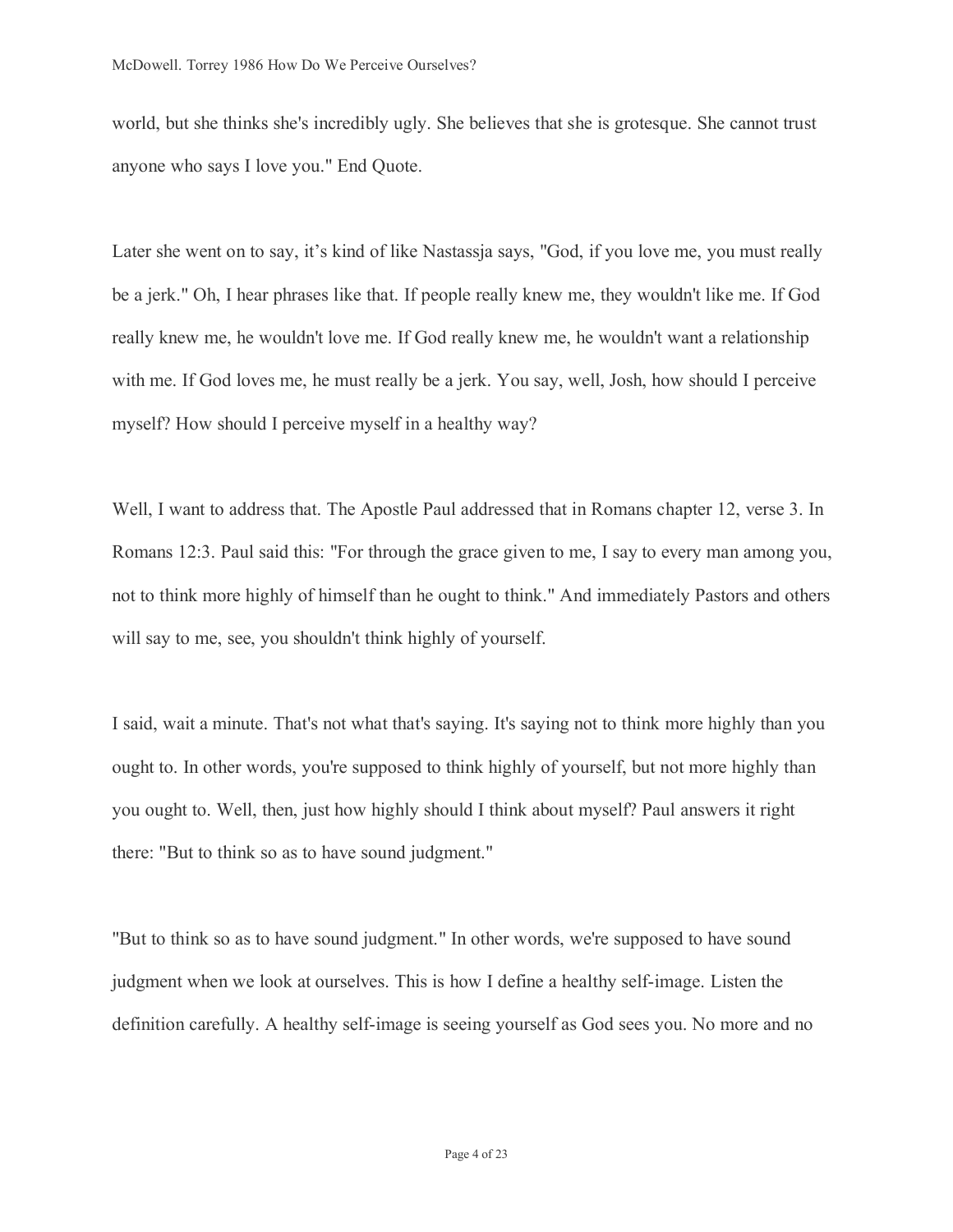less. No more so it doesn't lead to pride, no less so it doesn't lead to a false humility. And I'm convinced we got a lot more problems in the church today with false humility than we do pride.

If I brought five of you up here and ask you to give humility testimonies, testimonies of just how humble you are and ask you as an audience to grade them in a scale of one to 10, 10 being perfectly humble. And one of them stood up here and said, oh, I'm nothing. I'm nothing. I'm rotten. God can't use me. I'm dirt underneath the toenail in the body of Jesus. Many of you give that person a 10 for humility. I'd give them a big fat zero. How in the world we got that concept of humility saying, I'm nothing, I'm nothing. I'm nothing.

Ladies and gentlemen, I believe humility is knowing who you are, who made you who you are and giving God the glory for it. Humility is knowing who you are, who made you who you are, and giving God the glory for it. Now, if we're going to see ourselves as God sees us and then see that lived out in healthy relationships, there needs to be a commitment on each one of our parts. And the commitment. Is this the truest thing about you is what God says about you.

The truest thing about me is what the word of God says about me, not your emotions, not your five senses, not the culture around you. They can all mislead you. The truest thing about you is what God says about you. I learned that when I studied Romans at Talbot. Then when you study Romans, you got to realize the truest thing about you is what God says about you, not your feelings, not your five senses or your emotions or the culture.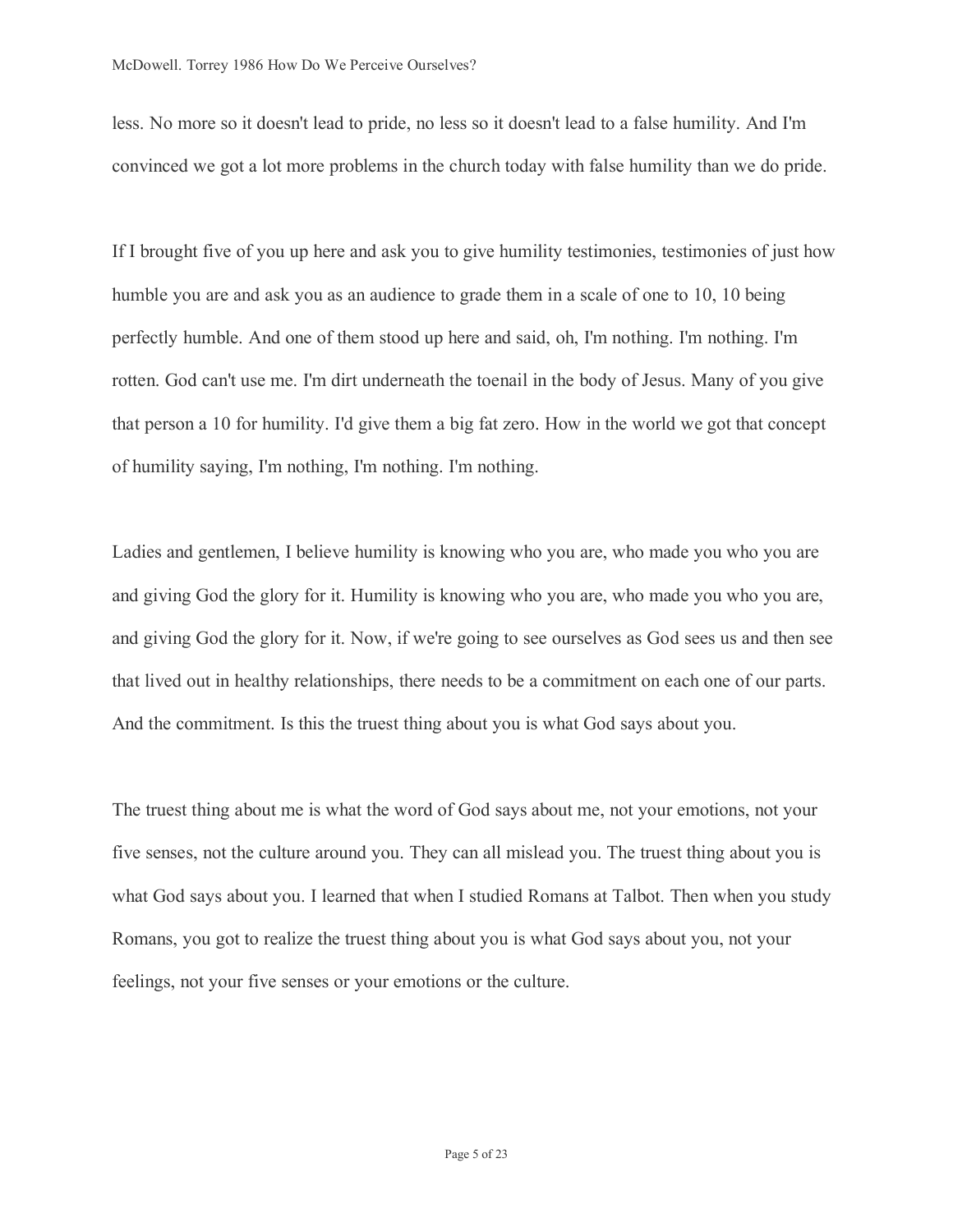You see your emotions and your five senses can mislead you. For example, in flying in a small plane, in a storm where you cannot see the horizon. In that plane, you can get flipped upside down, but you don't know it. You think you're flying right side up and you're actually flying upside down. It's called Vertigo.

Now, a pilot is trained. That the truest thing about them because see, everything he can see, feel here, touch and taste says you're flying okay, except his instruments. And he is trained that the truest thing about him are his instruments flying in a storm. Now, at that point, a pilot has a crisis. What is he going to trust as the truest thing about him?

What his instruments are saying? Or, Hanes, the seat of his pants? Well, experience shows that those that place their confidence in their instruments are the ones that survive. Almost every week of my Christian life, I experience what I call spiritual vertigo. It's where my emotions say one thing to me and my word of God says another thing. Maybe I didn't get enough sleep, had too much sugar caffeine. Maybe I didn't get my exercises in. And my emotions start to say one thing to me. And the word of God says another.

What am I going to trust as the truest thing about me? Was I started placing my trust in the truest thing about me is what God says. I got off the rally coaster. Have you ever been to rally coaster? That's where you rally and then you coast and then you rally and then you coast. Up one day and down the next day.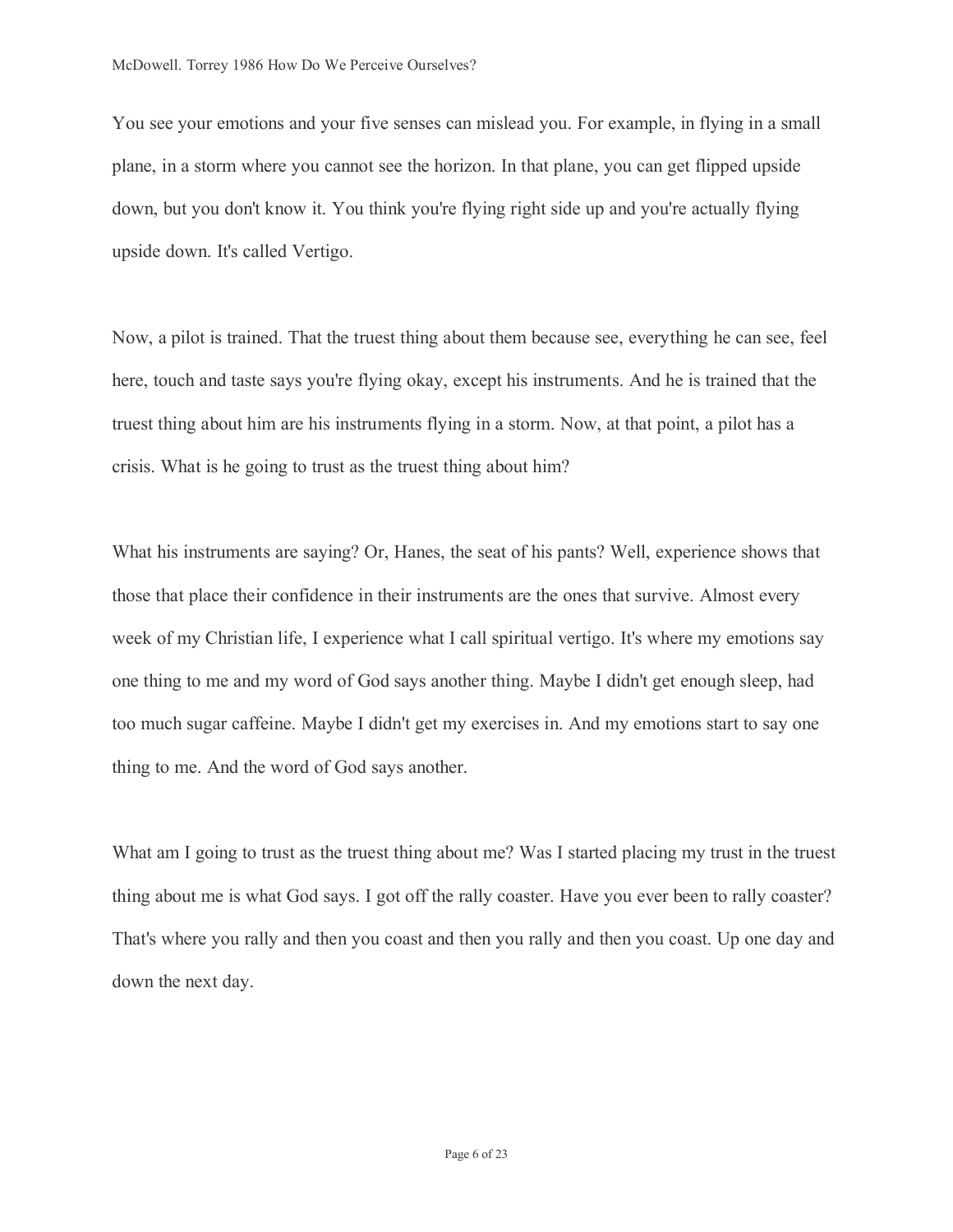You ever tried to put a puzzle together? The best way to put a puzzle together is not to start with the corners, not to start with the edges. The best way to put a puzzle together is to have the design, the box top. Do you see how the picture goes together? The colors fit and even how the edges and the corners fit? Well, Dick Day, who number of you have heard was telling me about a friend of his who had to buy a birthday gift for a fellow for a party.

And this fellow loved puzzles. So he went down, bought him two puzzles, and he took him back. But before he wrapped him, he switched the box tops. And then he sealed them up. You talk about frustration.

Well, I am convinced so many of the believers that I meet today, they're putting their lives together by the wrong box. Top the box, top of their emotions, not the box top of the designer, the revealed word of God. You say. Okay, Josh, what does God say is true about me? All right, so the truest thing about me is what God says.

What does God say is true about me? One overwhelming theme from Genesis to Revelation is this: you, I'm not talking to the person next to you, you are special. He said, I don't feel special. I don't care how you feel. That's not the issue. The issue is you are special. If you don't believe me, read Psalms 8. Read Psalms 139. You are special. He said, well, how am I special? Why am I special? One of you came up to me and we were talking this morning, and your aunt had given you a little thing to hang around your neck. It said, "Someone Special." That's right.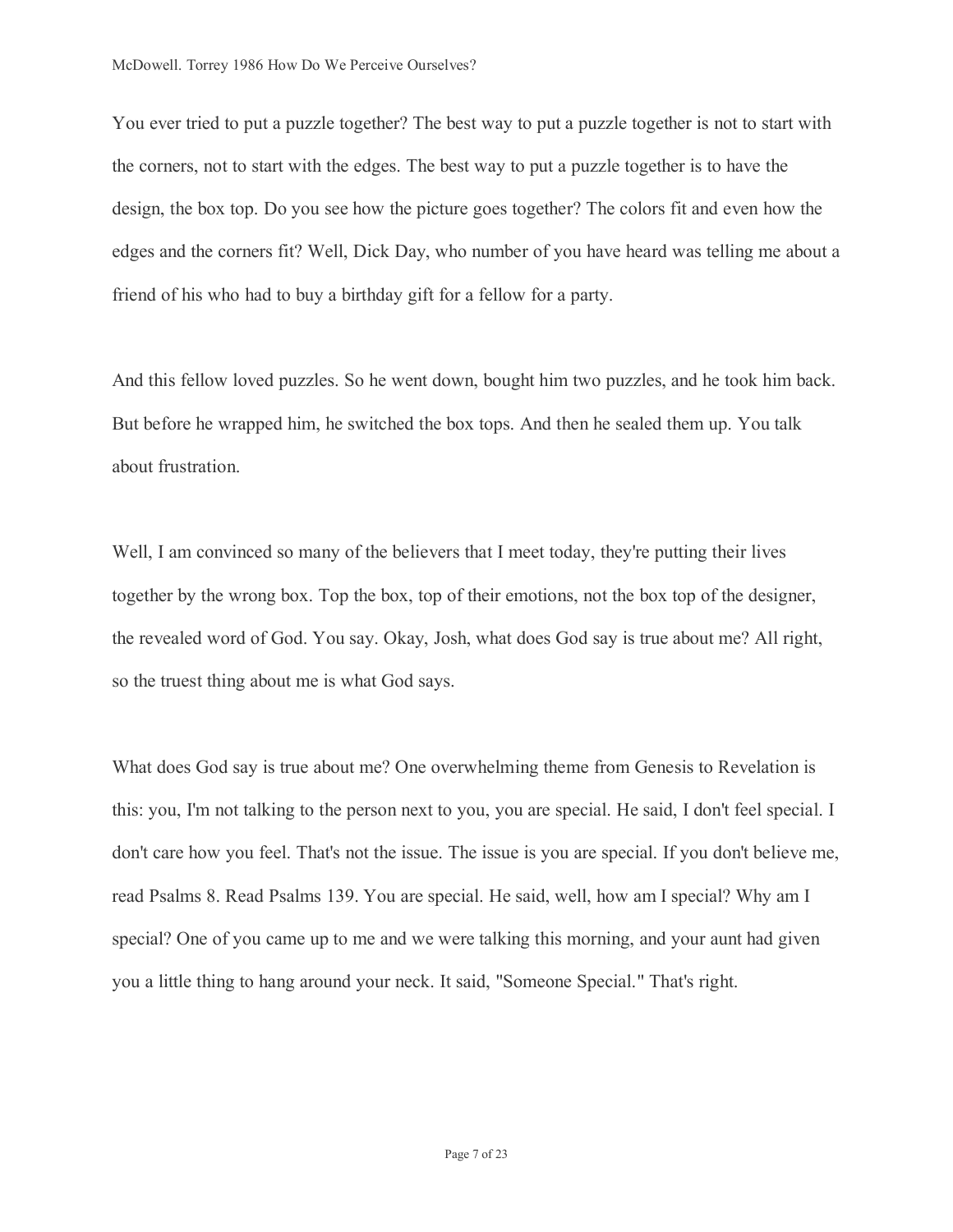Every one of us could hang something like that around her neck. I'm someone special. How am I special? Why am I special? You're special for several reasons.

One, you are special because God gave you something. He never gave another part of his creation at creation. God said, Let us make man in our image. The image of God. Now what's the image of God? I believe it's probably personality. It's that aspect that God created within man to relate to him. That ability to will, to think, to love, to create, to make moral decisions.

You could take these plants here and they're real. I like that, only Biola would do that. You take these plants are as beautiful as they are. You are equal to these plants in this sense that you were created. And I believe the plants were created that makes you equal. But there's a basic difference among many.

One is this God gave you something. He never gave any of these plants or any flower, no matter how beautiful a flower is, he gave you something he never gave them. And that's an ability to will, to think, to love, to create, to make moral decisions. And that image of God is so important. In James 3, God said, the very basis for not cursing anyone is that that person is in the image of God.

You are special because you are in his image even after the fall. Then you are special because you are of great value. Now, I know you're not supposed to tell believers they're of great value. You're supposed to tell them you're sinners. Original sin, and you're worthless. That's what I hear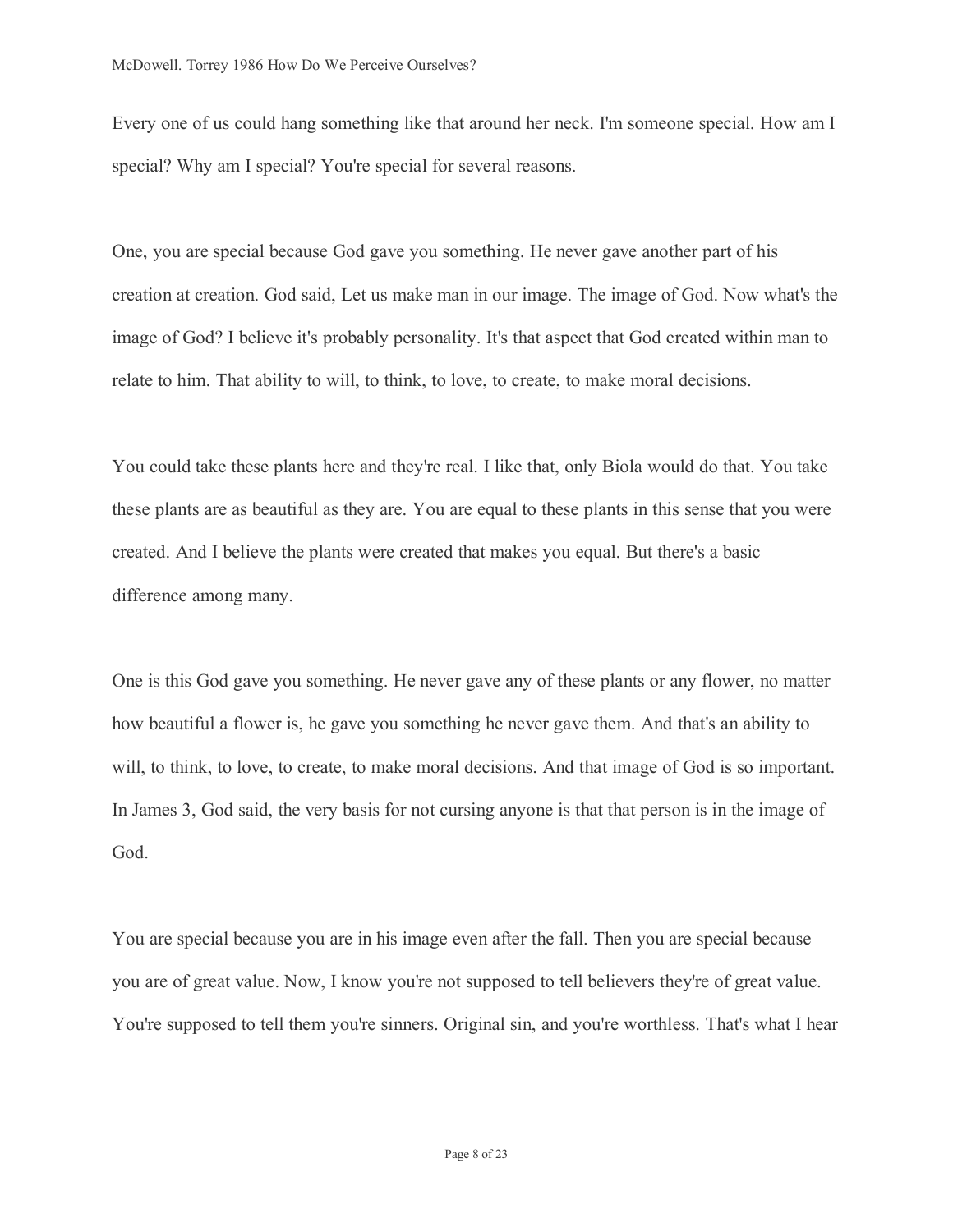so much. You're not supposed to tell a believer you are of great value. But if I'm going to be biblical, I have to. Starts right out with God creating you in his image.

Paul tried to make this point in 1 Corinthians. He talks about what God did through his son Jesus Christ, to lay a foundation for each one of us to enter into a relationship with Him. When he said this, you were purchased with a great price. The shed blood of Jesus Christ. You were purchased with a great price. The shed blood of Jesus Christ.

Reason this through with me. Isn't it often true that the value of an object is determined by the price you're willing to pay for it? Isn't that often true? Look at antiques. My wife and I like antiques, dignified junk. And when we go to an antique auction and we see, maybe a piano, say, an antique piano. We want to purchase. The real value of that piano in the auction is not determined by the auctioneer. The real value of that piano is not determined by the seller. The real value of that piano in that auction is determined by me.

What am I willing to sacrifice to obtain that piano? The auctioneer can think it's worth \$10,000. But if I'm only willing to trade or sacrifice \$1,000, for it. It's all that has a value in that auction.

Do you realize, if you were the only person alive, Christ still would have died for you? If you were the only person in the auction, Christ still would have died for you. When someone says to me, Josh, what are you worth? I respond this way: I can tell you what I'm worth to God: Jesus. Now I know some of your theological thinking comes right unglued then. But if I were the only person alive, Christ still would have died for me.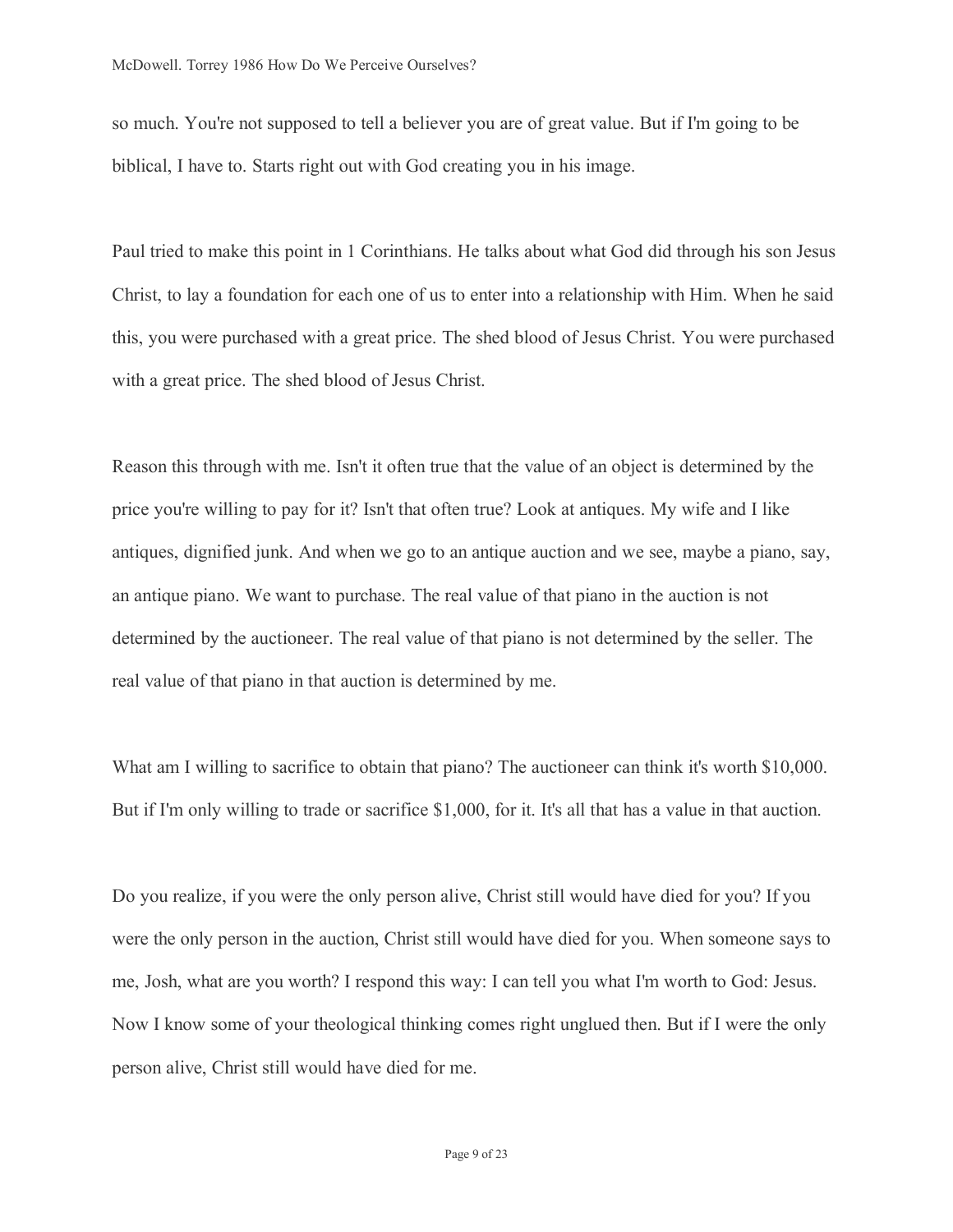Now, here's the catch. This is where most people get off base. The value and your worthiness and value is not something that you created. The value of a person is a derived value. It is derived from our Creator, and that's important to discern that because of who God is, who he made you and what Jesus Christ did on the cross. You are of great value.

A lot of writers and speakers do not discern that. I am of great value, not because anything I have done, but because of who God is, who he created me to be and what Jesus Christ did on the cross. I am of great value and usually live out in relationships to the extent of what you think you're worth.

Jesus tried to make this point in Matthew Six, he gave an illustration to teach a point about you. He said, look at the birds of the air. He said, they don't sow they don't reap. They don't gather into the barn. In other words, they're unemployed. And he says, and yet your Heavenly Father feeds them. Now he gave that illustration to teach this about you. Are you not worth much more than they? Verse 26. Are you not worth much more than they?

Later on, Jesus said, Are you not worth much more than many sparrows? Somebody says to me, we are worthless. And I said, Well, in the eyes of God, you're worth more than a sparrow. I mean, so many Christians don't even think they're worth the value of a sparrow, and they live it out in their lives and miserable existence totally outside the will of God.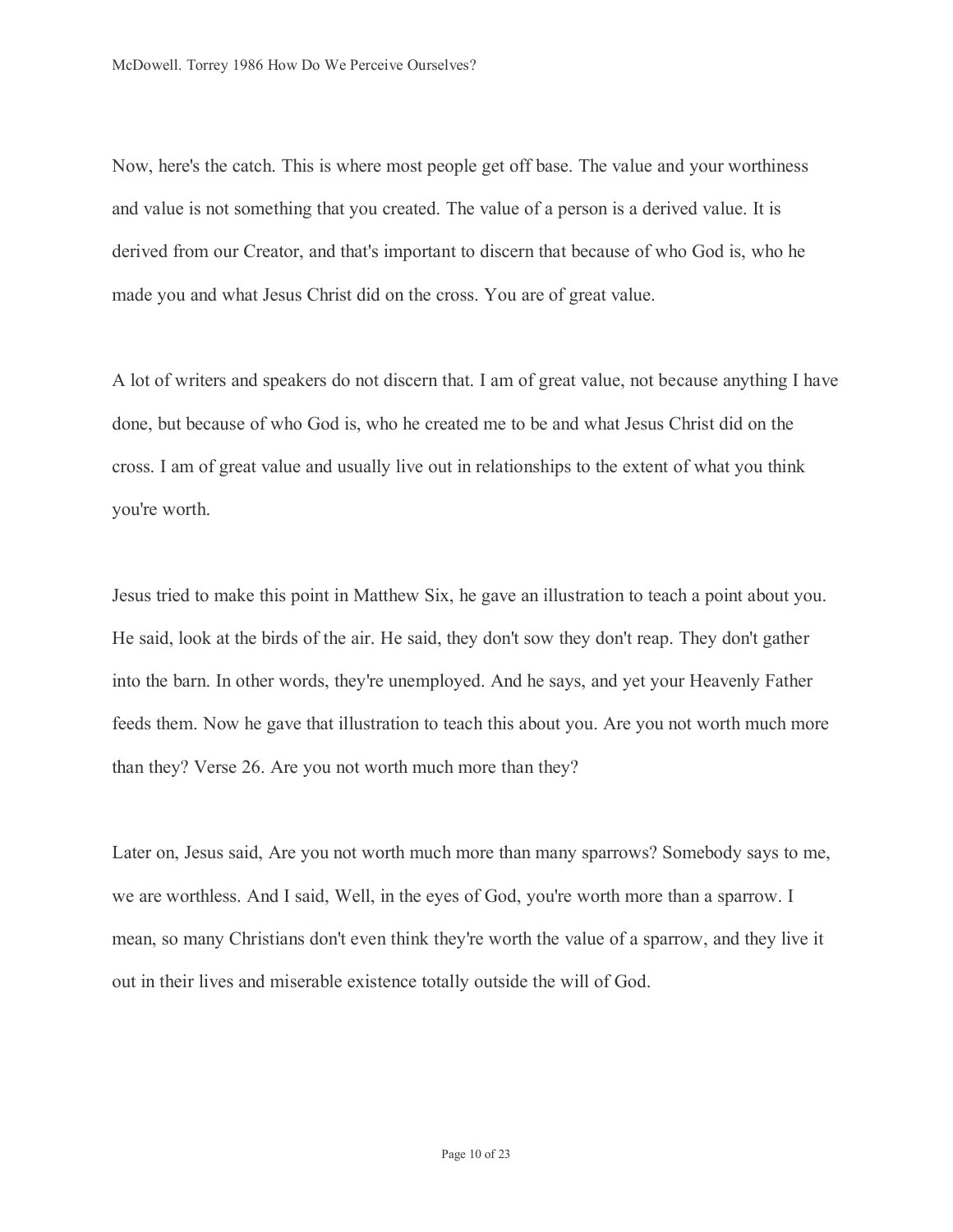You are special because he created you of great value. And he demonstrated that commitment on the cross. Then you are special because you are loved. Every one of us want to be loved. "This, then is love. Not that we loved him, but he loved us and gave his son as an atoning sacrifice for our sins." 1 John 4:10. The first love motto I had was not the love of my parents for each other and for me. They only had an existence together.

I didn't know what love was. I didn't know how to give it or receive it. And I'm not being trite here. The first love model I had was God's love for me. He loved, therefore he gave. The rubber met the road. Everybody else would say to me, Josh, I love you, I love you. I love you. And that was it. They never do anything about it. But you see, love as a statement has no significance without the context of action.

Love as a statement has no significance without the context of action. Everybody said to me, I love you and that was it. God not only said, Josh, I love you, Christ died for me. The rubber met the road. As Jeremiah said, Jeremiah 30, "I've loved you in the everlasting love with tender kindness. I have drawn you." Most people think I became a Christian through the intellectual route because of many of the books that I've written. And that's not true. All the evidence that I documented from my commitment to Jesus Christ did not bring me to Christ.

The evidence was simply God getting his foot in the doorway. He got my attention. Once he got my attention. What really broke down my barriers and brought me to Christ was God's love for me. Realizing if I had been the only person life, he still would have loved me just as I am.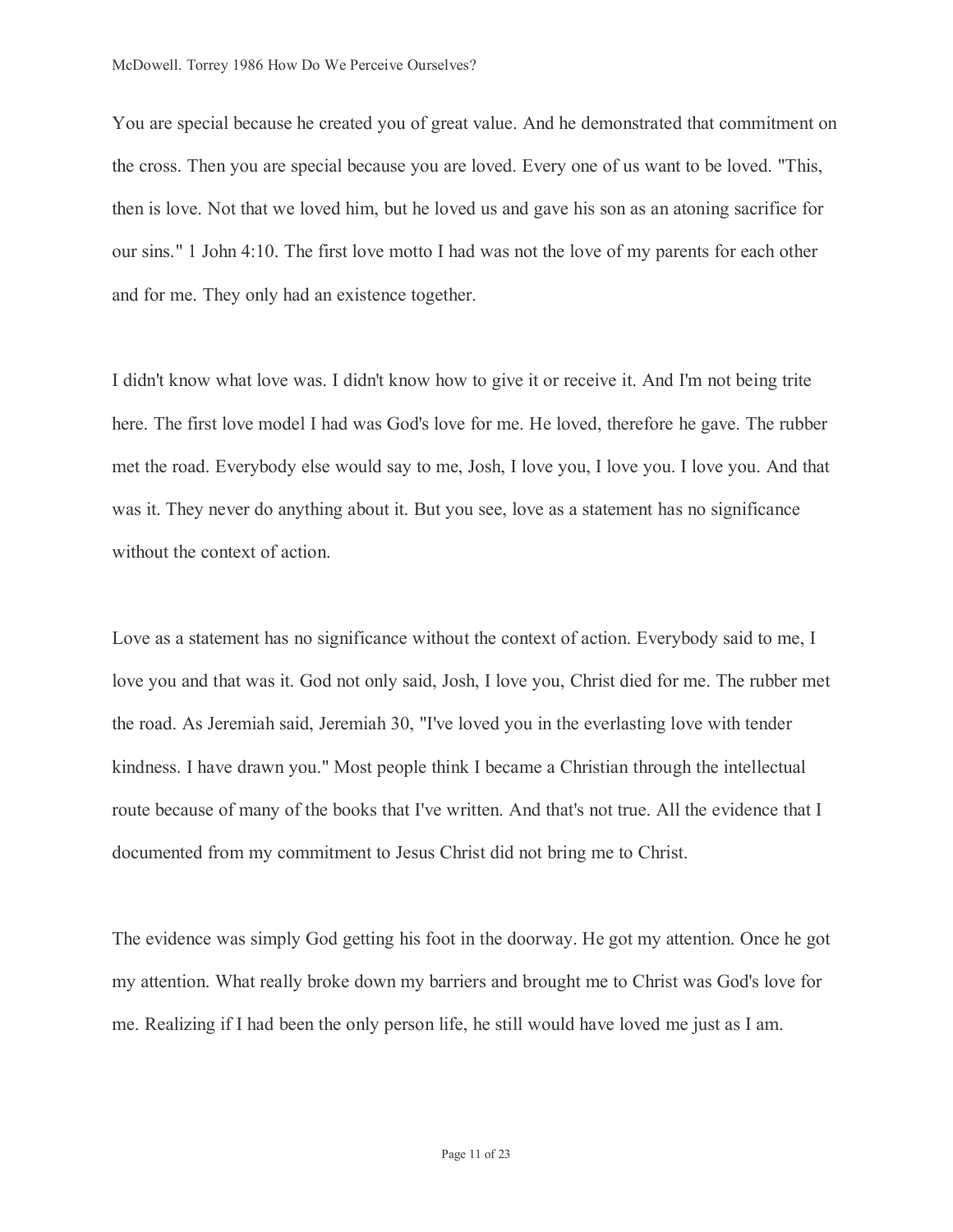You are special because you are loved. Then you are special because you are unique. Now think of this. From eternity past to eternity future, there'll never be another you. You are the only you there will ever be. You are the best you there will ever be, you're it. Out of four and a half million people alive, there's no one else like me. Some people say thank God for that.

I do too. When I think of how much of my life I have spent envying other people, envying their talents, their gifts, their abilities. When I think how much in my life I spent envying people had wavy hair, bald people envied my hair. I used to envy people who could sing every time I get up to sing, the song leader'd tell me, save my voice for the message.

I used to envy. I don't anymore. Yes, I do. I used to and still envy people that can just go out and eat and eat neat and never gain weight. That's sinful. Really is. I look at food and my lips bloat. Say, we don't look too bad. I have to work on it every day of my life. I could put on 10 pounds in a week and take it off in six months. I got a sister. I know God is not just. I know it. He created my sister, Shirley. She can go out every night and need a pizza every night, never gain weight. She's so skinny. Every time she gets her under nylon, she falls out.

She's the only woman I know that can sunburn her back and peel in her chest. And I used to envy or just eat and eat and eat. And I go out and eat a pizza three nights in row. But when I started to realize God has made me unique, I read Psalms 8. I read Psalm 139. I saw I am unique. I am special. And it hit me one day when I was on the tour, I said, Josh, if God has made you unique, why do you spend so much of your time envying other people?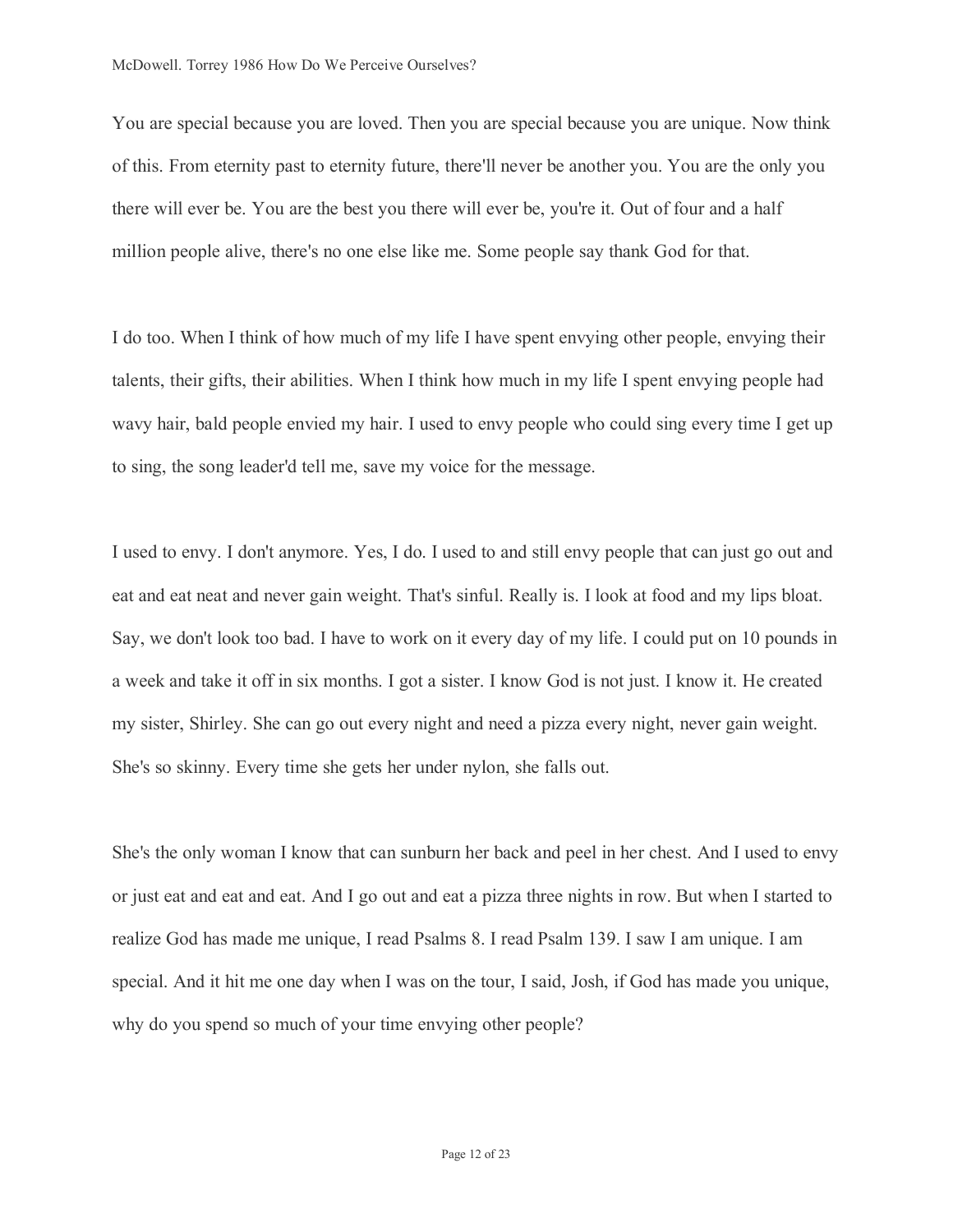Won't you be all that God created you to be? A student wrote me a poem from University of Pennsylvania. He heard me speaking this, and I walked down the auditorium. He handed it to me. The title of the poem is called "Me." The theme of the poem is this: if I spend my time being someone else who would spend their time being me? God created you to be you and me to be me. And if you're not you and I'm not me, who's going to be us?

You ever have people try to pressure you to be like someone else, to act like someone else, to do something like someone else, if not become a speaker. Every one of you here, consciously or subconsciously, has compared me with someone else. People say to me, why don't you hold your Bible like Billy Graham does? Why don't you teach it the way Chuck Swindoll does? Why don't you say it the way John MacArthur does? Why don't you explain it the way James Dobson does? You talk about pressure? I'll say because God didn't create me to be Billy Graham.

He didn't create me to be Chuck Swindoll. He didn't create me to be John MacArthur, or what's his name? Dobson. Eat your heart out, Jim. God created me to be me. And Besides, I love this. You are not in competition with anyone to be yourself. You are not in competition with anyone to be yourself. One of the most liberating prayers I ever prayed was this. Can you pray this prayer, God? I want to be all that you created me to be in my uniqueness to your glory. Now think that prayer through God.

I want to be everything that you created me to be, not someone else, who you created me to be. Not my father, me, God. I want to be all that you created me to be and my uniqueness to your glory. You talk about freedom, the freedom to be who God created you to be. That's freedom.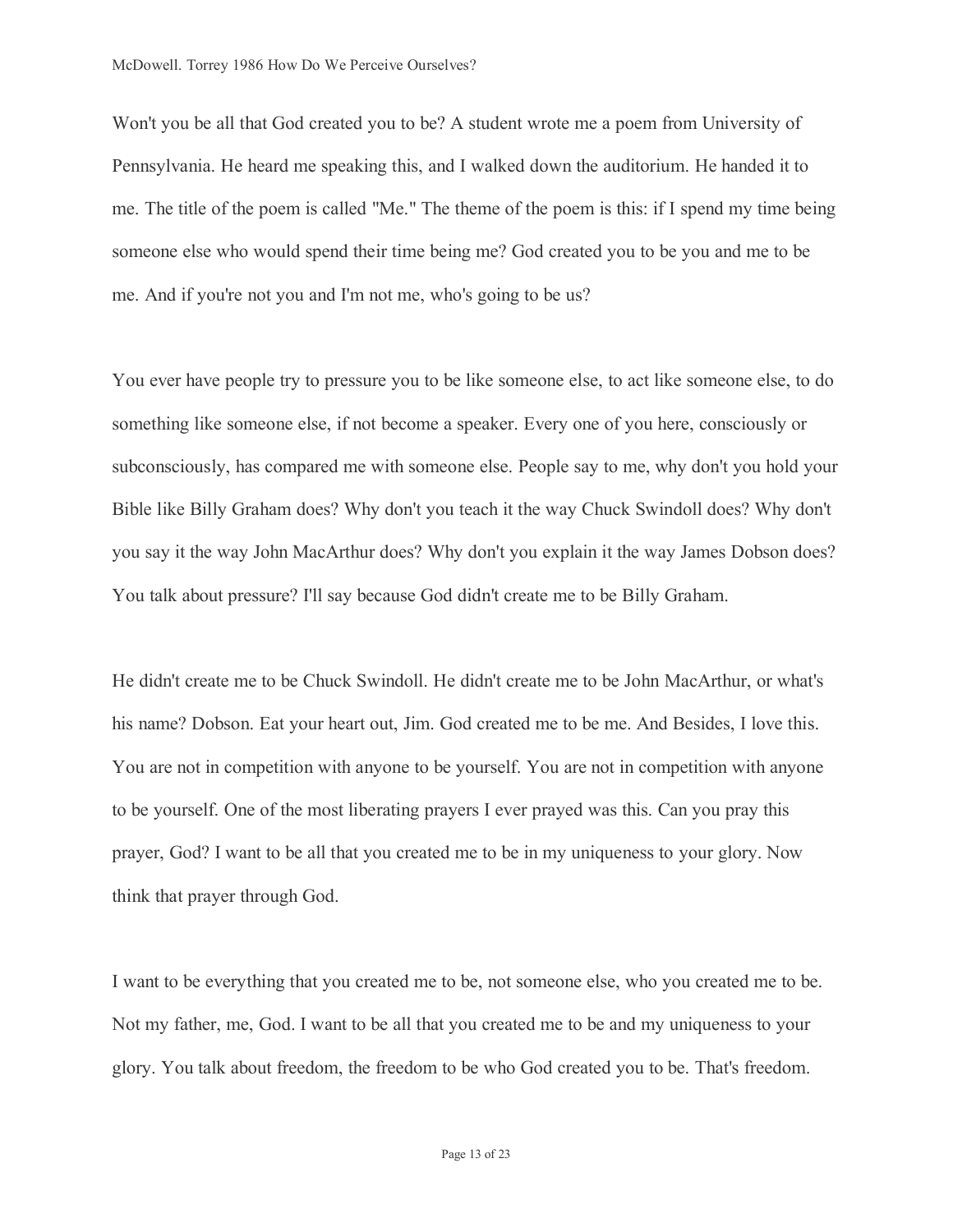You talk about handling peer pressure, everyone's doing it well, I'm not everyone. And besides, once I realized I was unique and God made me this way, I became more tolerant of other people. A lot of my life was trying to put other people into my image. Why I wouldn't give room for differences. You had to be like me.

And all of a sudden, if I look at myself and I can rejoice before my creator and my uniqueness, then why can't I let somebody else rejoice before their creator and their uniqueness? And I set my friends free? I have become so much more tolerable in the way people do things because they are unique, too. And I need to give you room to be all that God created you. To be to his glory.

Then you are special because you're not only created in his image, and you are special because you are created of great value. He said yes, but I'm a sinner. That's true. But did you ever wonder why the Bible make such an issue out of sin? One reason is this because he created you of such great value.

If he created you to have such great value in his image, sin wouldn't be such an issue. But it is because he loves you and who he created you to be. You see the problem today. And, Ron, this is one of my biggest gripes of theology today. Taught in seminaries for the most part in evangelical Christianity. Our theology is stuck in Genesis 3 and not realizing Genesis 1 came before Genesis 3. The creation came before the fall, and the fall only has significance in the light of the creation. It seems like so much of our theology today is based on the fall, not on who God has created us to be. Then you are special because you are loved and you are special because you are unique.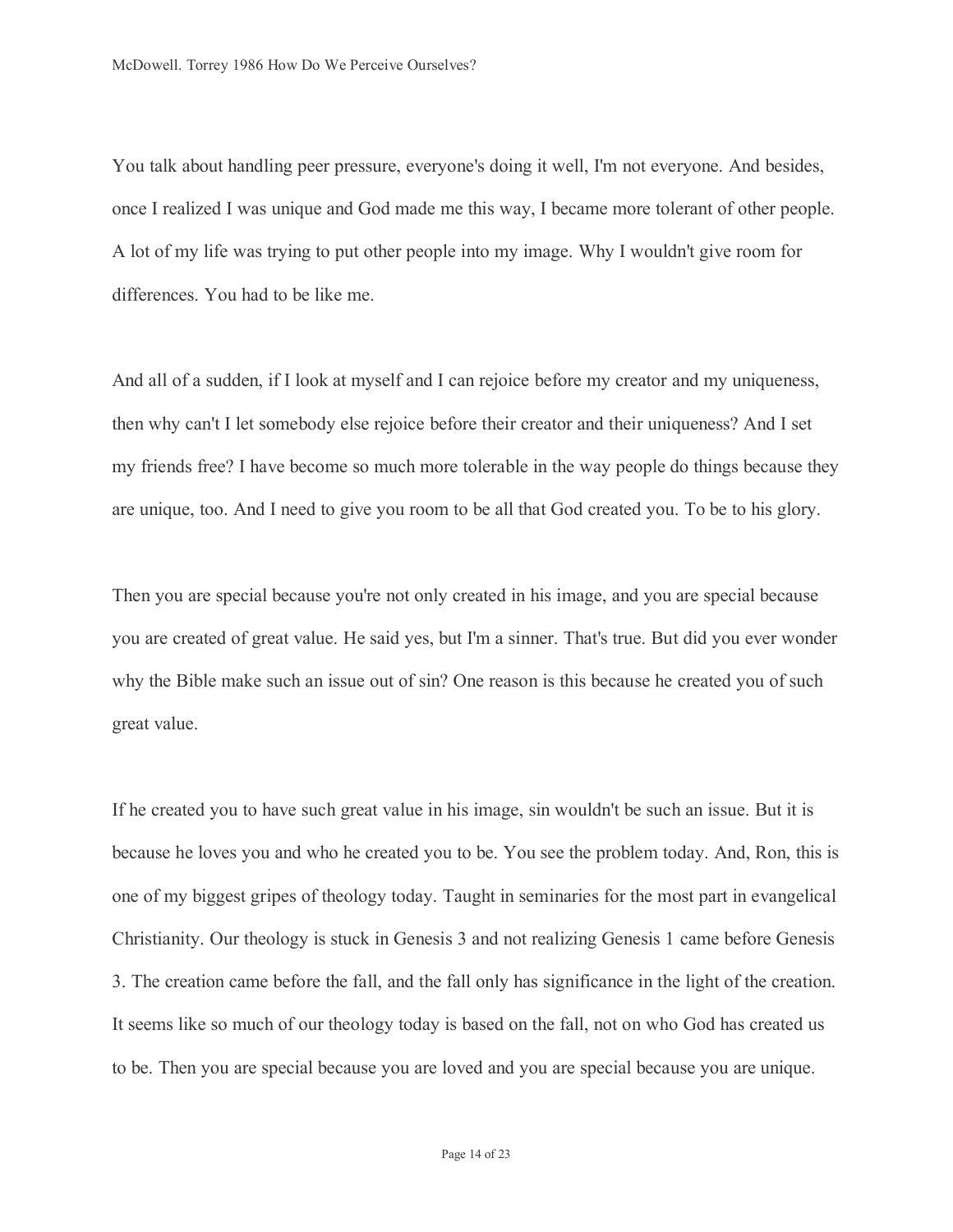And then you are special. Lastly, here for many more reasons. But I don't want to take the time. You are special because in Jesus Christ, you can be totally, completely unconditionally accepted. Now, I knew for years that because of what Jesus Christ did in the cross, God accepted me.

I knew that I was taught that in seminary. I knew that I knew that God could accept me just the way I am. But that wasn't my problem. My problem was this. I couldn't accept myself. I couldn't accept myself. I never realized that the very basis for God accepted me, Jesus Christ death and cross to the basis of me accepting myself. I had a barrier to break through. Let me share this barrier with you. It's a very personal one.

I felt for me to accept myself. I had to be perfect. I had to be perfect. And I knew I wasn't. And I pushed myself to perfection, to be able to accept myself and felt until I could accept myself. Nobody else could accept me. So I had to be perfect. Let me show you the struggle I went through because maybe some of you identify with it. The pressure of being perfect.

I am probably the most unlikely person to be doing what I do in the universities. My parents never went beyond the second grade. I was brought up in a little country town, Union City, Michigan, where I am sure my teachers taught good grammar, but I never caught it. And through life I've developed horrible grammar and I have horrible grammar now. Most people don't catch it because they have worser.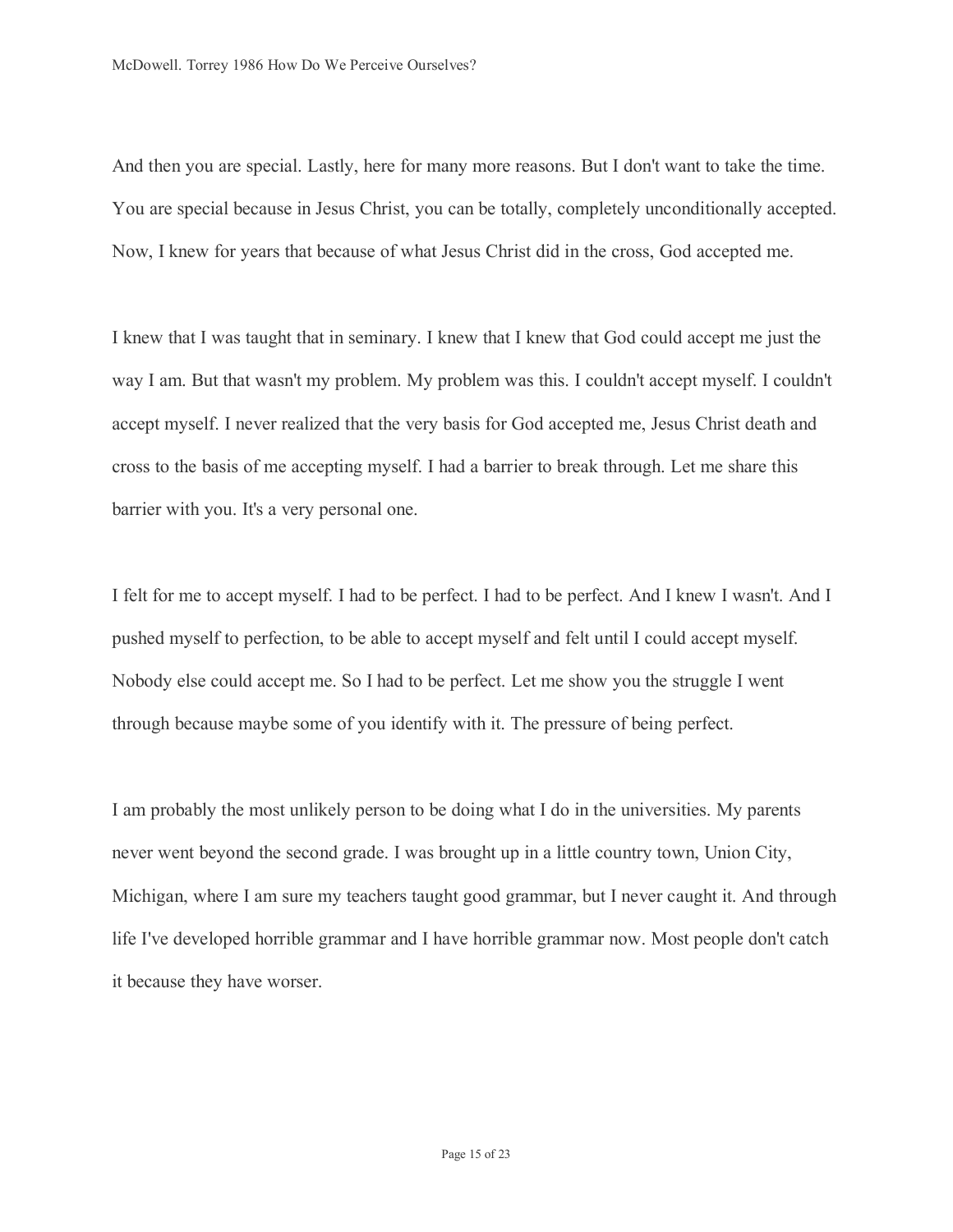When I was in the second grade, they tried to switch me from being left-handed to being right handed. Now, I don't recommend that. I don't mind being left handed. God's left-handed. He is. The Bible said to Jesus sitting on the right hand so he must be left handed. Besides, research shows use the opposite side of your mind to the hands you use. The left handed people are the only ones in the right mind.

Everyone was born left-handed, and the fall just affected some of them, but they try to switch from being left handed to right handed. I don't know if they ever try to do that today, but I don't recommend it. When I was in the second grade, I had to go into a room in the afternoon, Tuesday and Thursday. All my other friends were out playing ball.

I had to go in with a lady by the name of Mrs. Duel. She was about 65. It wouldn't have been too bad if she'd been about 15, went in the room and she'd sit there like one day we sat around a little table and she took a box of blocks, dumped them out in the table, and she'd say, Josh, build a house and I'd say to myself, build your own dumb house, lady. Then remember the teacher? You didn't respond the first time to get a little more firm, said, Josh, build a house and I'd reach out to my left hand to do it.

And she had a twelve inch ruler. And every time I reached out whack. And then she'd raised her voice and almost yell at me and say, Stop, think it through, do it with your right hand. A lot of people laugh at this. It calls the speech impediment. Whenever I got tired, nervous, scared, I couldn't talk, I would just stutter. I remember when I had to recite the Gettysburg Address. I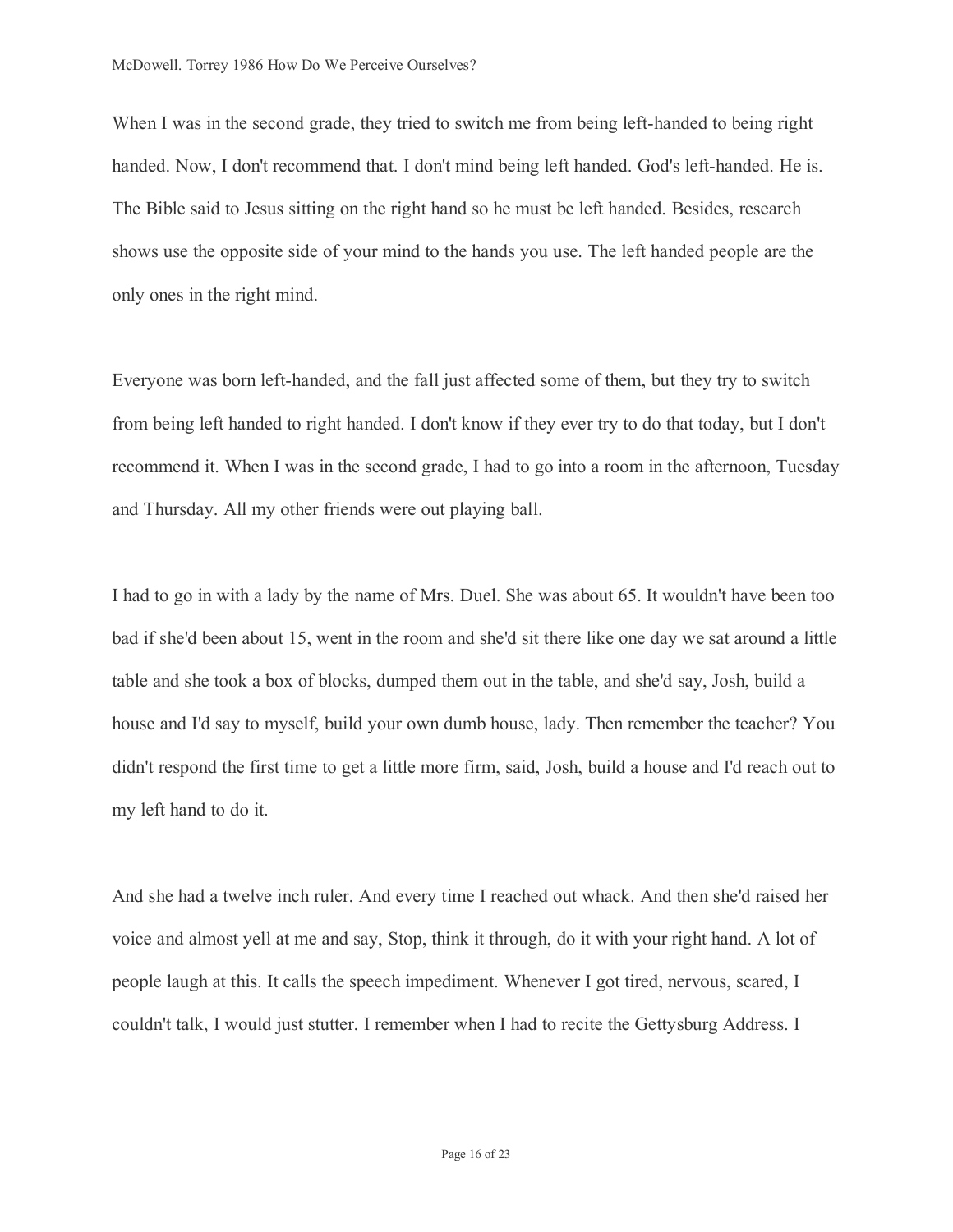could have cared less what Lincoln said back then, especially if he only made it on a Penny. And I was standing up there and I was scared and nervous. And I was going.

And Mr. Wade just kept almost yelling at me, saying, Say it, say it, say it. And I just broke down crying, ran out in front of all my friends. When I enrolled in College, they said, you're a straight D student. Now that's not very encouraging.

I said, Josh, you got something going for you. A lot of people don't that can take you further than a lot of people's minds will ever take them. I said, Give me a hint, said, you got drive and determination. And then Doctor Hampton said to me, and I'll be forever indebted to her. She said, Josh, if you're willing to work at it, I'm willing to work with you.

She worked for hours with me and my grammar. I would quote things off and then she'd listen to it and correct me. You know what's interesting? I wanted it, Ron. I wanted her to do it, but every time she corrected me, it hurt down inside. Every time she'd say, don't say doing, say, doing.

And every time she'd correct me, it would kind of like a little resentment would come up because it hurt. And yet I wanted her to do it, listening to myself for hours. My brother used to come home from Michigan State. He was two years older than I am. One of my older brothers, Jim.

And when he would come home, I'd clam up for this reason. Seemed like every time I opened my mouth, he would correct my grammar. He'd do it right in front of other people. You see, I didn't realize at that time he was doing it to help me. I thought he was doing it to embarrass me,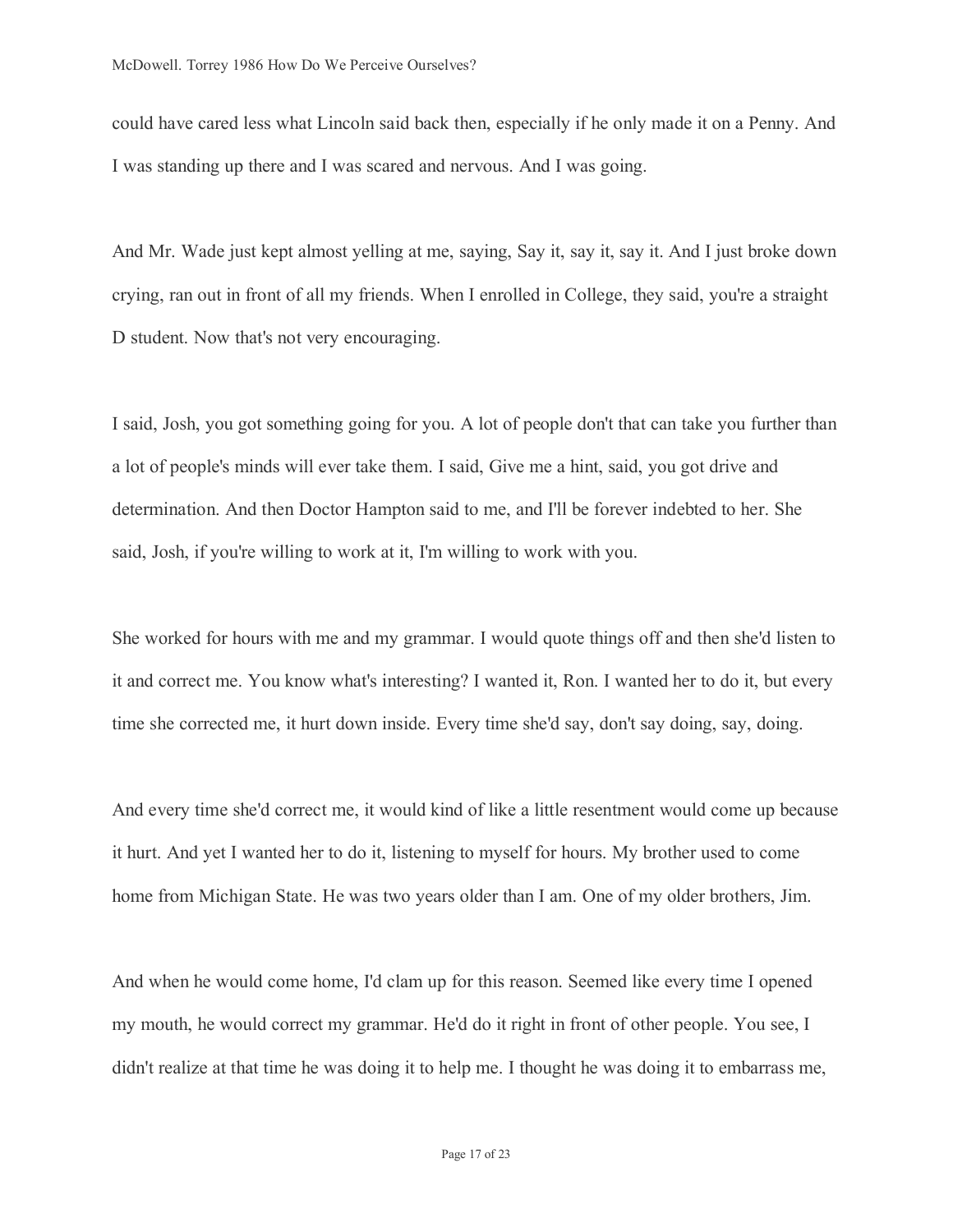to put me down. And so my brother was around. I'd clam up because who wants to be embarrassed with their grammar? I worked night and day on it.

Then I became a Christian and I realized that I serve a great God. I realized that I serve a supernatural God, a God without limitations. But my problem was this. After I came to know Jesus Christ personally, all the invitations in Church, at camps, at conferences. Wheaton College, I felt never applied to me. Think through the invitations.

You've heard Romans 12 type. Place your life in the altar. God wants to use you. Give your talents to God. Give your gifts to God. Give your abilities to God. That's all I ever heard. I had one basic problem. I didn't think I had any gifts. I didn't think I had any abilities. I didn't think I had any talents. I stuttered. Poor family life, lousy grammar. I didn't think God could use me. And every invitation I ever heard was God wants to use you. Give him your gifts, your talents, your abilities.

I went to Wheaton College. The only way I even got into Wheaton College is my pastor went down, bribed them, literally. In the first fall, Wheaton College, we had spiritual emphasis week. Richard Halverson, the chaplain of the Senate, was speaking last night. Thousands of--everybody packed in. He gave the invitation. He said, God wants to use you. Bring your gifts, your abilities, your talents. Place them on the owner and say, God, here am I use me.

Hundreds of students went forward and I sat there just broken heart and said, God, I thought it'd be different in a Christian College. Why can't you use me? And then Dick Pinell, my roommate,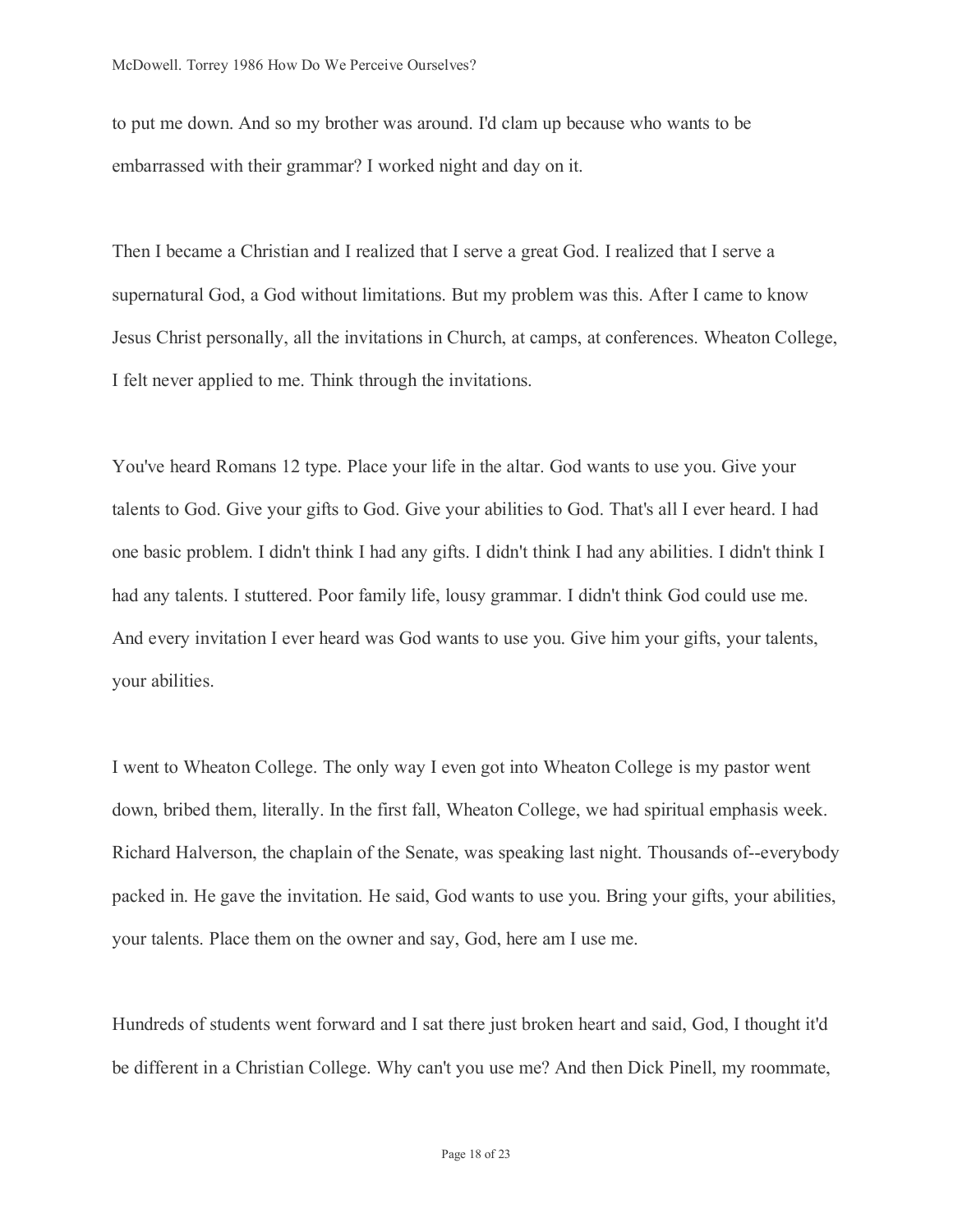who's probably one of the finest communicators in this country, he was sitting next to me and he went forward. And that was a straw that broke the camel's back. I just started bawling, got up and ran out, ran in front of everyone, hit those panic bars and the doors, went back to my room, went in bed and got in bed and pulled the covers right up over my head, trying to go to sleep and I couldn't.

I went down and got Chaplin wall shot of bed. That didn't help. I called a young Lady I was engaged to at that time. That didn't help. Can you talk about being discouraged? I felt I was the only student at Wheaton College left out of that invitation.

And I went and walked the streets of Wheaton. I was walking down West Union Street about 4 o'clock in the morning. Two weeks ago. I went back and stood in this very same place. Two weeks ago. And I just stopped there. Maybe you're not supposed to do it this way. I never got a theology class or anything, but I just stopped and I said, God, I don't think I have any talents. I don't have any gifts. I don't have any abilities. I stutter. I got poor grammar, lousy home life.

Maybe you're not supposed to do it this way. But I said, God, here are all my limitations here's my shortcomings here's my stutter, here's my poor grammar here's my home life. I give it to you. I never heard an imitation like that. But then I said, God, if you can take my limitations and glorify yourself in them, I will serve you the rest of my life with every breath that I breathe.

Well, I really believe, ladies and gentlemen, I'm living a supernatural life. I believe God took my limitations and turned them into my strongest assets. I really believe I am living beyond my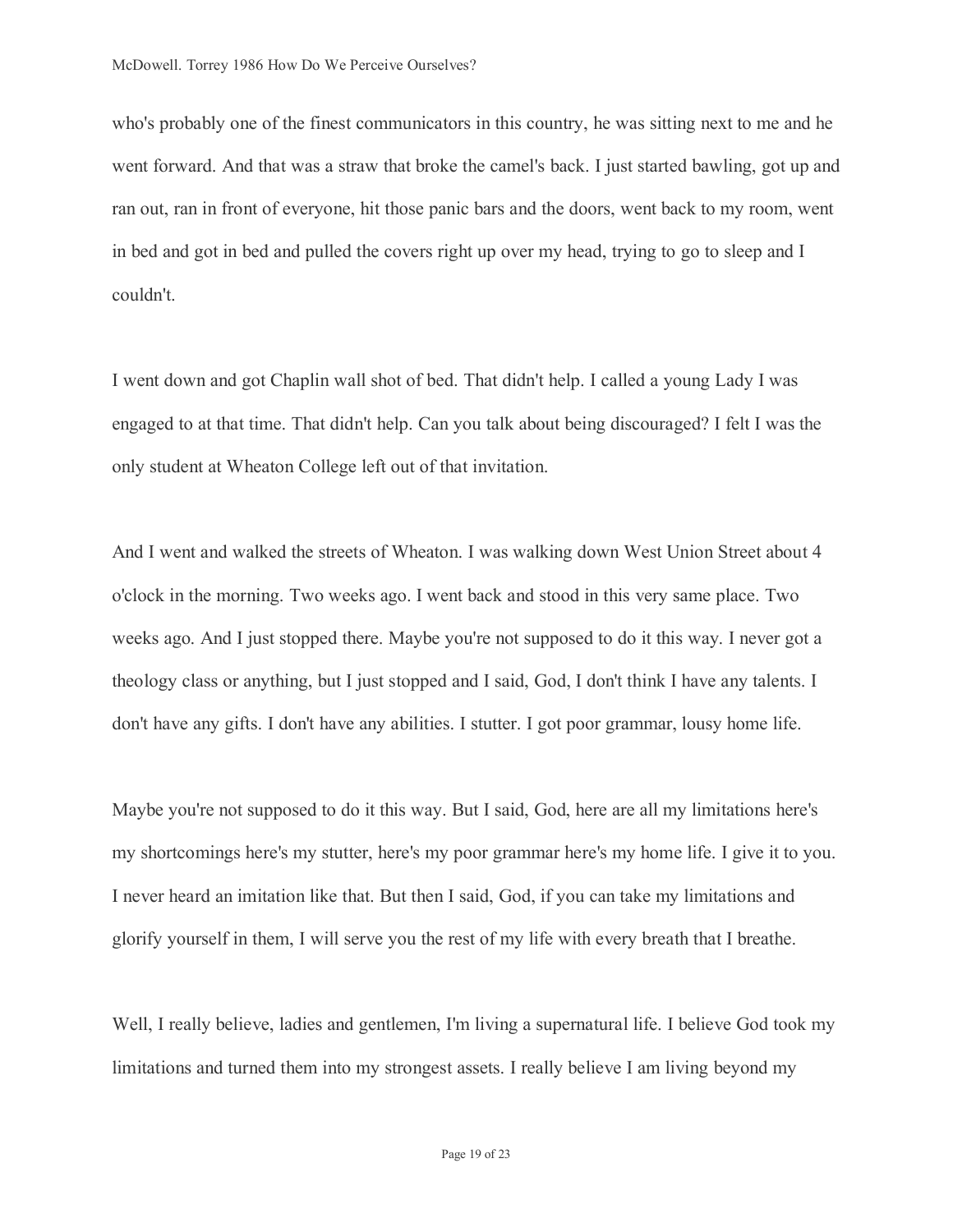limitations. People say to me, how in the world you keep so excited about Jesus Christ day in and day out for years. I said, it's easy because every day that I'm a life, it's a supernatural experience.

Most of you don't even catch my stutter. That's why I speak fast. And when I stutter, you think I'm pausing. But, you know, I never really had a joy in this area of my life until I was able to thank him for my limitations, to thank him for my stutter, to thank him for my poor education, my poor grammar, to thank him for a poor home life. I never really had the joy until I was able to buy faith to say thank you. And you know what? I'm convinced brothers and sisters I am convinced it's easy. It's easy to yield your talents. Your gifts, your abilities to God. Heavens, yes.

Anyone in their right mind can know that God can use your abilities and your gifts and your talents. But I've learned it's a lot bigger step of faith to yield your weaknesses. Your shortcomings to really believe God can work through those areas of your life takes a lot more faith. It's about time some of you start, stop feeling sorry for yourself and start believing God can even live and work and glorify himself through your limitations. People come to me and say, Well, don't you get the big head speaking to the audience as you do in the universities?

In almost every University, the audience in two nights equals 50% of the University. We just were to school. Last week, 65% of the University came out in two days. We were up at Stanford. You only got 7000 undergrads in two nights.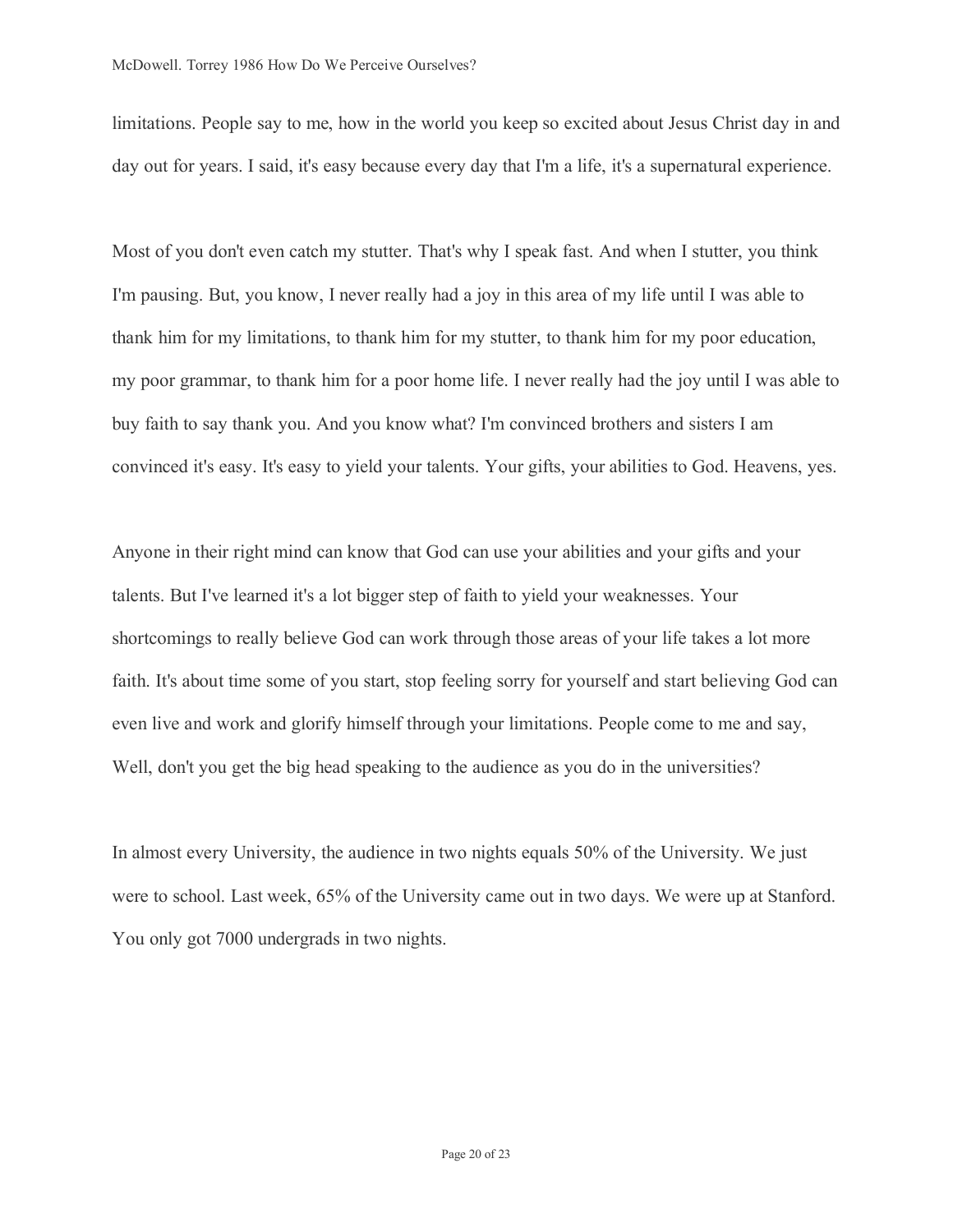6000 came out with 2300 to follow up. People say, why don't you get the big head with that? I said, I don't think so. I I said, have to admit, I get excited about it. But I said, every time I walk to a microphone, I am aware of the Grace of God.

Every time I put on a radio mic, a lapel Mike, I am aware of how great my God is. And I am aware that I am who I am by the Grace of God. And I get excited about it sometime. I think I get a little too excited. I have interns who travel with me.

I have several right from Calvin Biola this year traveling with me, and people come to me and say, oh, you ought to have so. And so travel with you. He's so brilliant, such a good communicator, so much talents and abilities. You ought to have him travel with you. You know what's going through my mind?

Boy, that guy has a lot to trust God for I can now thank God for my limitations, because, you see, I realized I don't have to be perfect. I can accept myself just the way I am, just like God does, because of what Jesus Christ did. As I said before, I'm not what I ought to be, but I'm not what I used to be. I'm with the Grace of God. I'm not what I'm going to be, but I'm sure enjoying the process as God is taking off the rough edges and teaching me things and molding me, which would be a lifetime experience.

So I found out that I can accept myself just the way I am. Let me close this illustration. I share it because it's meant so much to me. And over the years I found it meaning a lot to others. I have a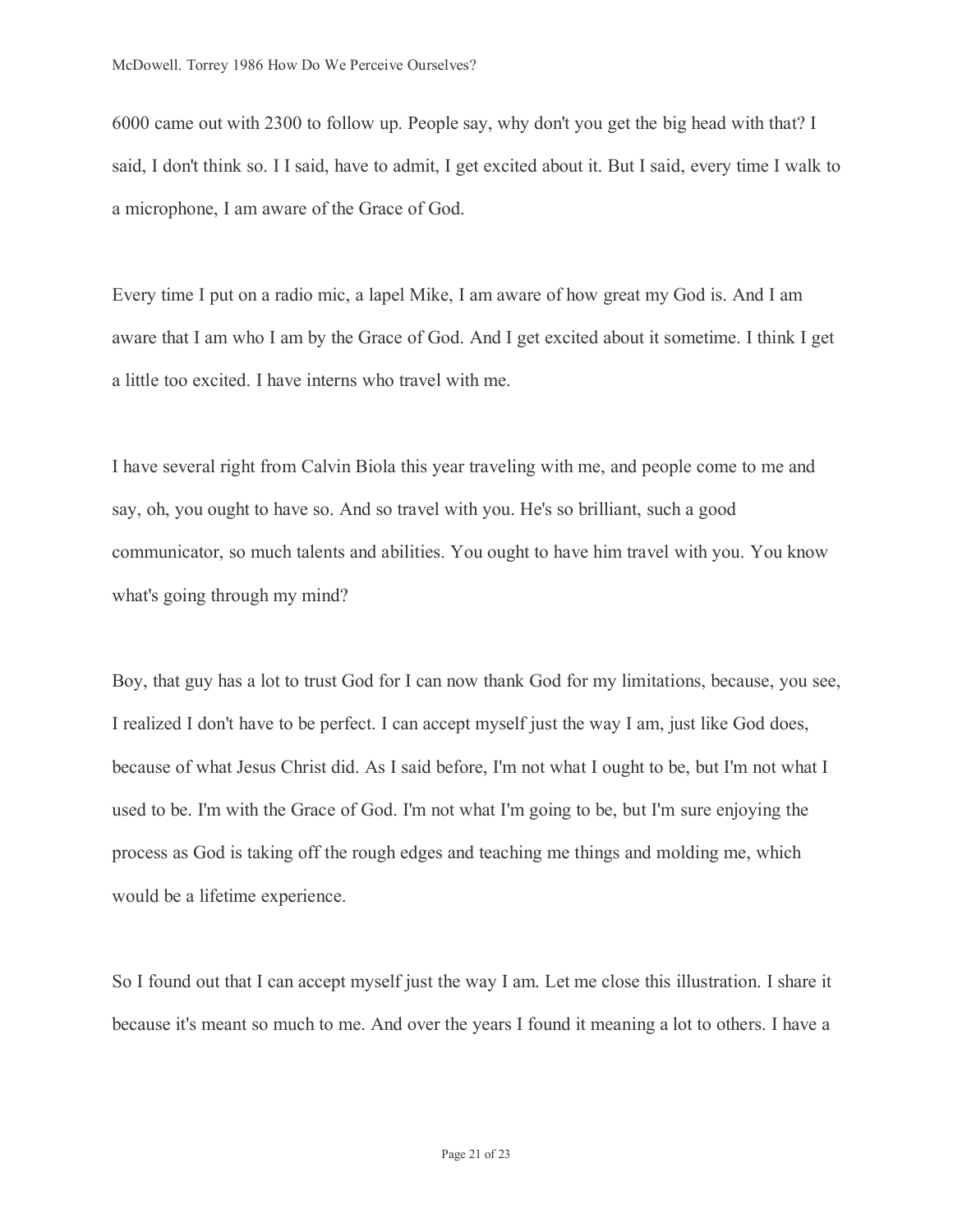lot of lonely nights. A lot of lonely nights. Last night was lonely. It was lonely. Every night I'm away from my wife and children, it's lonely. I don't care who I'm with.

Ron, I don't care who I'm fellowshipping with, how much time I spend in prayer, how much time a day I spend in God's Word. When I am away from my family, I'm lonely. Now there's some theologians say, well, it shouldn't be that way. Why, I thank God it is. Because about the time I'm not lonely, I'm in trouble.

But the loneliest night of all for me is usually New Year's Eve, because New Year's Eve, I'm away from my family. Fourteen, or the last 15 New Year's Eve's, I'm on staff with Campus Crusade for Christ. And usually I leave Christmas Day or early the next morning, and I travel all over the country. Last year, all over Europe speaking. And 14 in the last 15 years I end up out in California in New Year's Eve in the afternoon, physically, mentally, emotionally, spiritually exhausted. Somebody picks me up at the John Wayne Airport, drive me down on Laguna Beach, the same hotel, the same room, the same beach. And I crash. For 15 years.

Several years ago, Don Stewart, who graduated from Talbot and wrote some of the books with me, picked me up in a little Honda Civic. We drove down the 405 Freeway to the Laguna Canyon exit, and we drove to the Laguna Canyon. It was about 5:30 New Year's Eve, and as we got into the outskirts, we drove by a flatbed truck selling flowers where the truck was and people were using it. And as we drove by it, I said to Don, I said, stop.